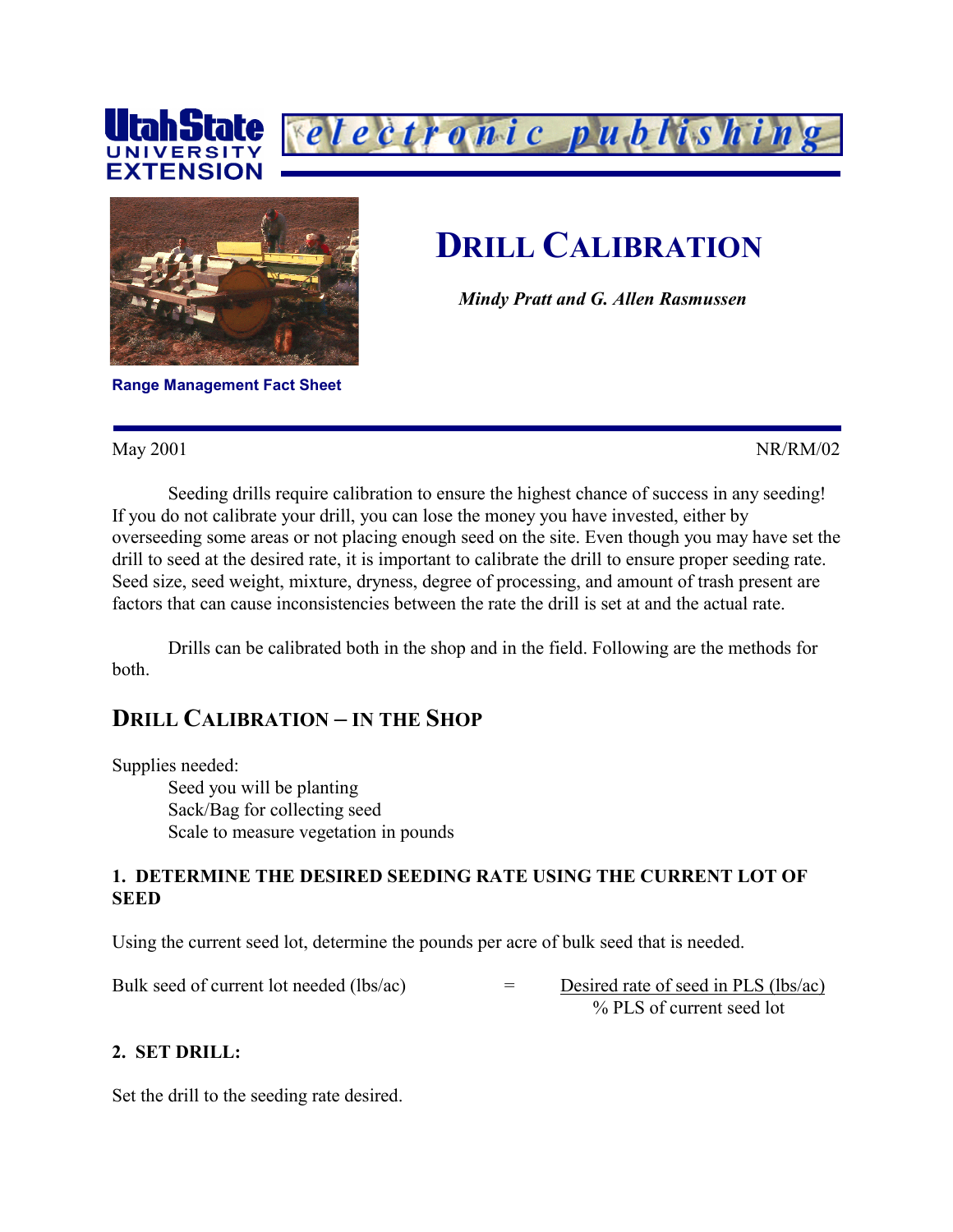## **3. COLLECT ACTUAL SEEDING RATE OF DRILL**

Jack the driving wheel of the drill up, turn 20 revolutions, catching the seed from 1 run of the seed drill in the bag or sack. Weigh sack to determine pounds of seed collected.

## **4. DETERMINE WHEEL CIRCUMFERENCE**

Circumference is the measurement around the outside of the tire in feet. This is easily accomplished by measuring the circumference of the wheel with a tape measure. \*\*\* Remember it needs to be in feet!

### **5. DETERMINE STRIP LENGTH:**

Strip length (in shop) =  $1.1$ (No. of revolutions X wheel circumference (ft))

NOTE: The 1.1 is to compensate for wheel slippage in the field.

### **6. DETERMINE CURRENT SEEDING RATE**:

Now determine the current seeding rate of the drill:

Seeding rate in bulk seed (lbs/ac)  $=$ 43560 ft<sup>2</sup>/ac  $X$  lbs seed collected Drill width  $(ft)$   $X$  Strip Length  $(ft)$ 

Plug the numbers already determined in the above steps into the equation. If both sides of the equation are equal, the drill is calibrated. If the numbers on either side of the equation are not equal, the drill needs to be adjusted and the process repeated until the drill is calibrated. (From Chapman and Carter, 1976)

# *EXAMPLE:*

*A seed mixture needs to be planted at a rate of 15 lbs PLS per acre. Your current seed lot has a PLS of 82%. After jacking up the driving wheel and turning for 20 revolutions, 1.2 lbs of seed were collected. The drill is 15 feet wide and the tire circumference is 6 ft.*

*Step 1 - Determine the desired seeding rate using the current lot of seed:*

*Bulk seed of current lot needed (lbs/ac) = Desired rate of seed in PLS (lbs/ac) % PLS of current seed lot Bulk seed of current lot needed (lbs/ac) = 15 lbs/ac PLS needed 82% PLS*

*Bulk seed of current lot needed (lbs/ac) = 18.3 lbs/ac*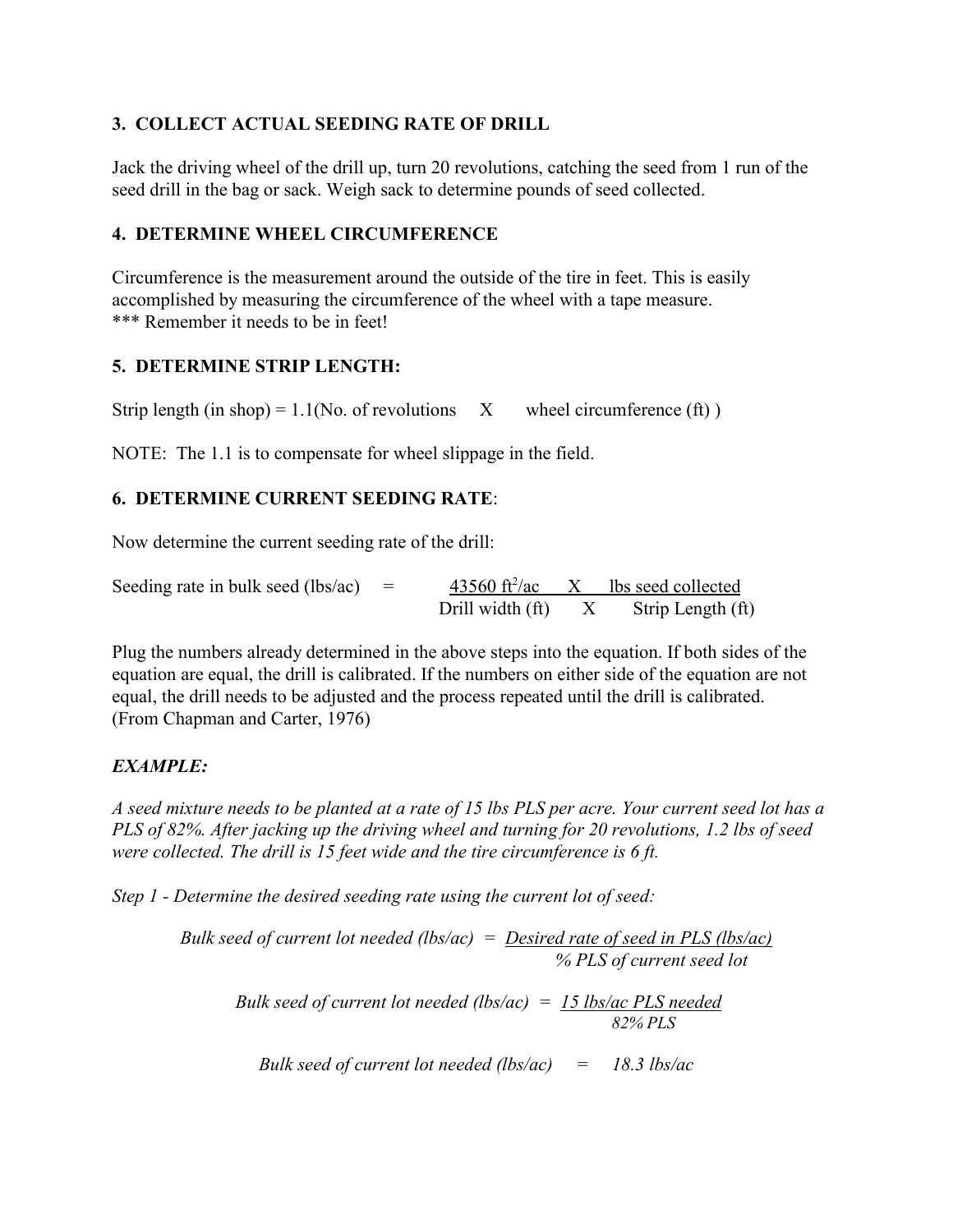*Steps 2 through 4: Completed Step 5 - Determine strip length: Strip length (in shop)* =  $1.1$ *(No. of revolutions X wheel circumference (ft) ) Strip length (in shop)* =  $1.1(20$  *revolutions*  $X$  6 ft) *Strip length (in shop) = 1.1(120 ft) Strip length (in shop) = 132 ft. Step 6 – Determine Current Seeding Rate: Seeding rate (lbs/ac) = 43560 X lbs seed collected Drill width (ft) X Strip Length (ft)*  $18.3$  lbs/ac =  $43560$  ft<sup>2</sup>/ac  $X$  1.2 lbs seed collected  *(15 ft X 132 ft) 18.3 lbs/ac = 52272 lbs*

*18.3 lbs/ac = 26.4 lbs/ac*

 *1980*

*Because the equation was not equal, and the drill was putting out 8.1 lbs/ac too much, the drill needs to be set lower and recalibrated until the equation is equal.*

# **DRILL CALIBRATION – IN THE FIELD**

Supplies needed:

- 1. Seed you will be planting
- 2. Sack/Bag for collecting seed
- 3. Scale to measure weight in pounds

#### **1. DETERMINE THE DESIRED SEEDING RATE USING THE CURRENT LOT OF SEED**

Using the current seed lot, determine the pounds per acre of bulk seed that is needed.

Bulk seed of current lot needed (lbs/ac) = <u>Desired rate of seed in PLS (lbs/ac)</u> % PLS of current seed lot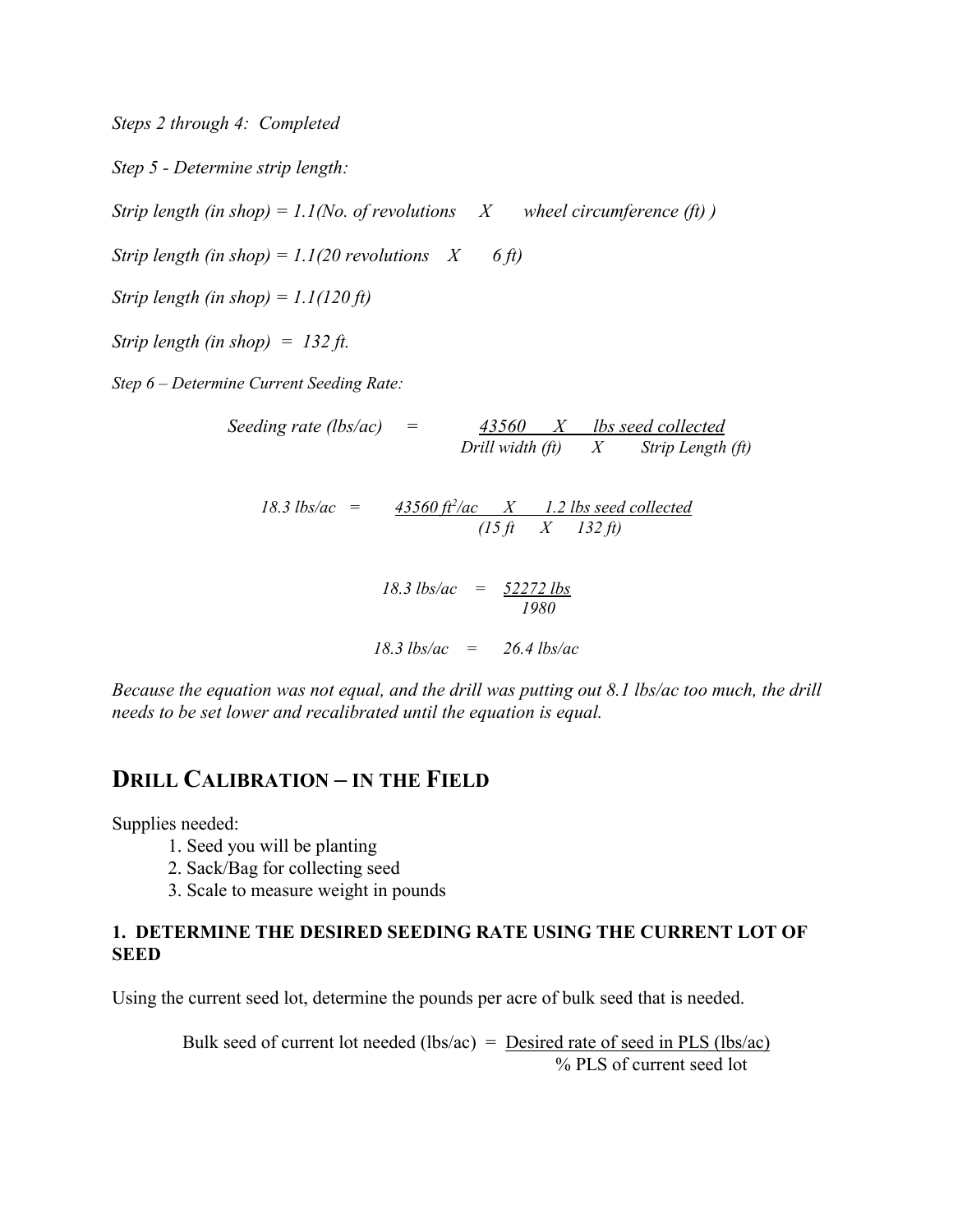### **2. SET DRILL:**

Set the drill to the seeding rate desired.

# **3. COLLECT ACTUAL SEEDING RATE OF DRILL**

Drive the tractor with drill 100 ft, collecting seed from one run. Weigh the amount of seed collected.

# **4. DETERMINE STRIP LENGTH:**

Strip length (in field) = The distance driven to collect seed, this is usually 100 ft

# **5. DETERMINE CURRENT SEEDING RATE:**

The equation:

Seeding rate (lbs/ac) = 
$$
\frac{43560 \text{ ft}^2/\text{ac}}{20 \text{ ft}^2/\text{ac}} \times \frac{1 \text{bs seed collected}}{20 \text{ ft}^2/\text{ac}} \times \frac{1 \text{bs seed collected}}{20 \text{ ft}^2/\text{ac}} \times \frac{1 \text{bs seed collected}}{20 \text{ ft}^2/\text{ac}} \times \frac{1 \text{bs seed collected}}{20 \text{ ft}^2/\text{ac}} \times \frac{1 \text{bs seed collected}}{20 \text{ ft}^2/\text{ac}} \times \frac{1 \text{bs seed collected}}{20 \text{ ft}^2/\text{ac}} \times \frac{1 \text{bs seed collected}}{20 \text{ ft}^2/\text{ac}} \times \frac{1 \text{bs seed collected}}{20 \text{ ft}^2/\text{ac}} \times \frac{1 \text{bs seed collected}}{20 \text{ ft}^2/\text{ac}} \times \frac{1 \text{bs seed collected}}{20 \text{ ft}^2/\text{ac}} \times \frac{1 \text{bs seed collected}}{20 \text{ ft}^2/\text{ac}} \times \frac{1 \text{bs seed collected}}{20 \text{ ft}^2/\text{ac}} \times \frac{1 \text{bs seed collected}}{20 \text{ ft}^2/\text{ac}} \times \frac{1 \text{bs seed collected}}{20 \text{ ft}^2/\text{ac}} \times \frac{1 \text{bs seed collected}}{20 \text{ ft}^2/\text{ac}} \times \frac{1 \text{bs seed collected}}{20 \text{ ft}^2/\text{ac}} \times \frac{1 \text{bs seed collected}}{20 \text{ ft}^2/\text{ac}} \times \frac{1 \text{bs seed collected}}{20 \text{ ft}^2/\text{ac}} \times \frac{1 \text{bs seed collected}}{20 \text{ ft}^2/\text{ac}} \times \frac{1 \text{bs sed collected}}{20 \text{ ft}^2/\text{ac}} \times \frac{1 \text{bs sed collected}}{20 \text{ ft}^2/\text{ac}} \times \frac{1 \text{bs sed collected}}{20 \text{ ft}^2/\text{ca}} \times \frac{1 \text{bs sed collected}}{20 \text{ ft}^2/\text{ca}} \times \frac{1 \text{bs sed collected}}{20 \text{ ft}^2/\text{ca}} \times \frac{1 \text{bs sed collected}}{20 \text{ ft}^2/\text{ca}} \times \frac{1 \text{bs sed collected}}
$$

Plug the numbers already determined into the equation. If both sides of the equation are equal, the drill is calibrated. If the numbers on either side of the equation are not equal, the drill needs to be adjusted and the process repeated until the drill is calibrated. (From Chapman and Carter, 1976.)

# *EXAMPLE:*

*A seed mixture needs to be planted at a rate of 15 lbs PLS per acre. Your current seed lot has a PLS of 82%. A tractor with a 15 ft drill was driven 100 feet while collecting seed; 0.4 lbs of seed was collected.* 

# *Step 1 - Determine the desired seeding rate using the current lot of seed:*

*Bulk seed of current lot needed (lbs/ac) = Desired rate of seed in PLS (lbs/ac) % PLS of current seed lot*

*Bulk seed of current lot needed (lbs/ac) = 15 lbs/ac PLS needed 82% PLS*

*Bulk seed of current lot needed (lbs/ac) = 18.3 lbs/ac*

*Steps 2 and 3: Completed*